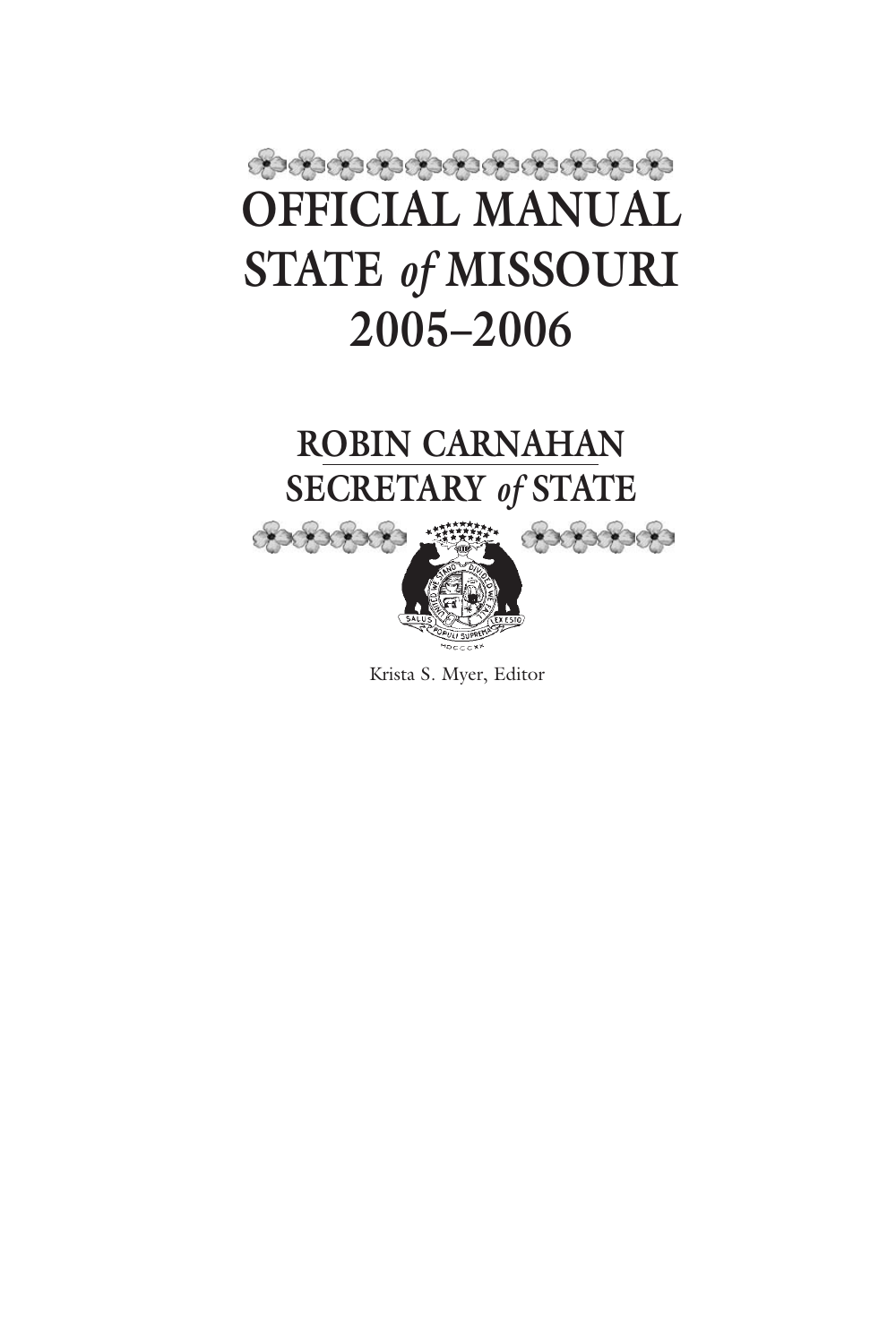

### OFFICE OF THE SECRETARY OF STATE STATE OF MISSOURI JEFFERSON CITY 65101

Dear Fellow Missourians:

I am pleased to present to you the exciting new *Official Manual, State of Missouri* for 2005–2006. Within these pages you will find an overview of your county, state, and federal government. The *Official Manual*, often referred to as the "*Blue Book*," has served as a window on the workings and structure of government since it was first published in 1889.

Inspiration for the 65th edition of the *Manual* comes from an old hymn familiar to many Missourians: "How Firm a Foundation." A solid base is essential to any structure that must endure the test of time and bear the weight of change. Today, Missouri's foundation stands firm with our ideals, traditions, and culture deeply rooted in our strong rural communities and our diverse and vibrant urban areas.

In keeping with this year's theme, I am pleased to dedicate this edition of the *Official Manual* to the foundations of our communities. Essential to those foundations are the people in our state whose courage, caring, and sacrifice brighten our lives and enrich our communities. We all know such people. They seek neither praise nor fame, but our communities would be greatly diminished by their absence. They make Missouri what it is today, and we are much in their debt.

This *Manual* also takes a look at the foundation blocks of our democracy. Four Missouri historians offer accounts of Missouri's past elections, showing how previous elections shaped Missouri and inspire us toward a better tomorrow. These essays remind us that democracy begins at the ballot box, and the opportunity to participate in free and fair elections is the bedrock of democratic government.

Finally, the photo contest section of the *Manual* is a tribute to the actual physical structures in our communities—the design and architecture of the buildings in which we live, work, worship, and entertain. These structures reflect our history and lifestyles, affect our families, and shape our communities.

This volume is premised on the belief that the vigor of our people, the vitality of our democratic government, and the structures in our communities, define us as a state and determine our future.

Throughout this book, I'm also pleased to share with you a sample of the Louise and Omar Putman Photograph Collection. Louise and Omar Putman were long-time residents of the Kansas City area, and their historic photos provide some insight into life in the 1940s and 1950s throughout the state. The full collection can be viewed at the Missouri State Archives.

Each of these special features serves to complement the *Manual's* pages of information on your government and its foundations: its agencies, officials, employees, elections, and history.

In addition to being useful and informative, I hope the *Official Manual* will also make you proud of our great state and its many contributions to our nation and the world.

Very truly yours,

Secretary of State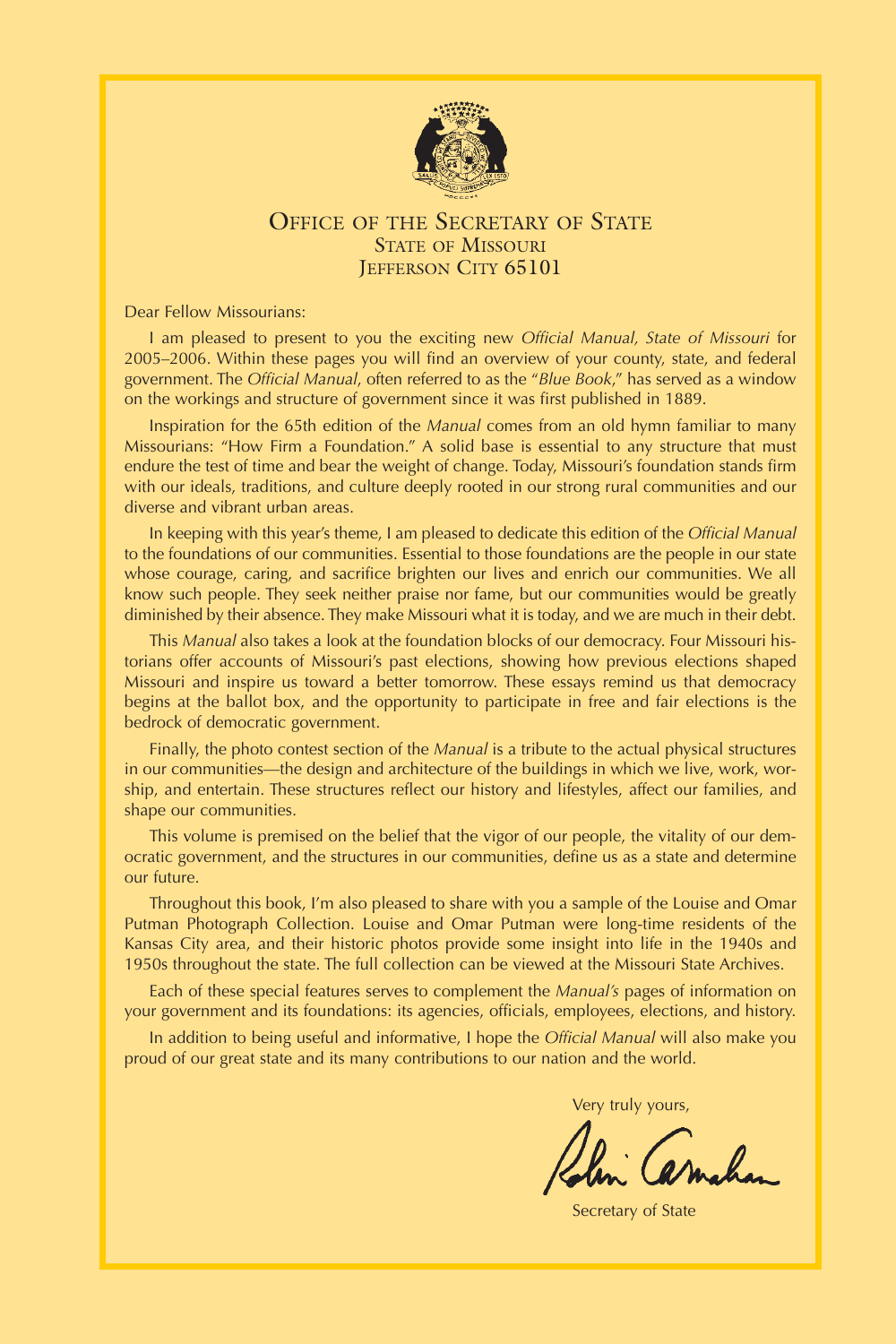# **Foundations of Communities: Missouri's "Unsung Heroes"**

In Missouri, we are proud of our communities. We know that strong, vibrant communities are what make our state a great place to live and work. The idea of community means people working together and relying on one another.

As Missourians, our communities are important to who we are. Our communities shape our values, form our views of the world, and offer us support in times of need. As communities, we collectively work together to raise our children, educate our youth, support our elderly, and take care of our sick, hurting, and less fortunate members.

Our communities, however, do not exist alone. For communities to flourish, it takes individuals committed to the value of community and to building and maintaining the community around them.

That is why, as your Secretary of State, I am pleased to dedicate this 65th edition of the *Official Manual* to the many Missourians who make up the *foundations of our communities*. These Missourians dedicate themselves to their communities. They are citizens who devote their lives to supporting their communities by improving the lives of their fellow Missourians and helping those who need it most.

Often these foundations of our communities are people who are relatively unknown and have names that are unfamiliar to us. That is because these people are truly our state's "unsung heroes." They seek neither praise nor fame, but instead rely on the satisfaction of knowing that their actions positively impact our society and are the backbone of our communities. They are people like Judy Bentley, John Joines, and Palle Rillinger.

Judy Bentley is the founder and director of the Community Health-In-Partnership Services in St. Louis. Judy's group provides health care to those members of her com-



Judy Bentley

munity who are uninsured and underserved by our current health care system. Through her clinic, Judy serves approximately 18,000 sick members of her community who might otherwise not get care.

Judy deals with the sick and hurting members of her community every day. In order to keep those people from falling through the cracks of our health care system, Judy offers her service free of charge and works diligently to increase awareness about her clinic's services as an increasing number of people find themselves without any other options for health care.

John Joines, a native southwest Missourian, was born in Neosho and raised in Carthage, where he still resides. As the manager of the Economic Security Corporation of Southwest Area, John has devoted himself to reaching out to those less fortunate members of his community who need a helping hand to free themselves from the grip of poverty.

Among the many programs that John manages are programs to help low-income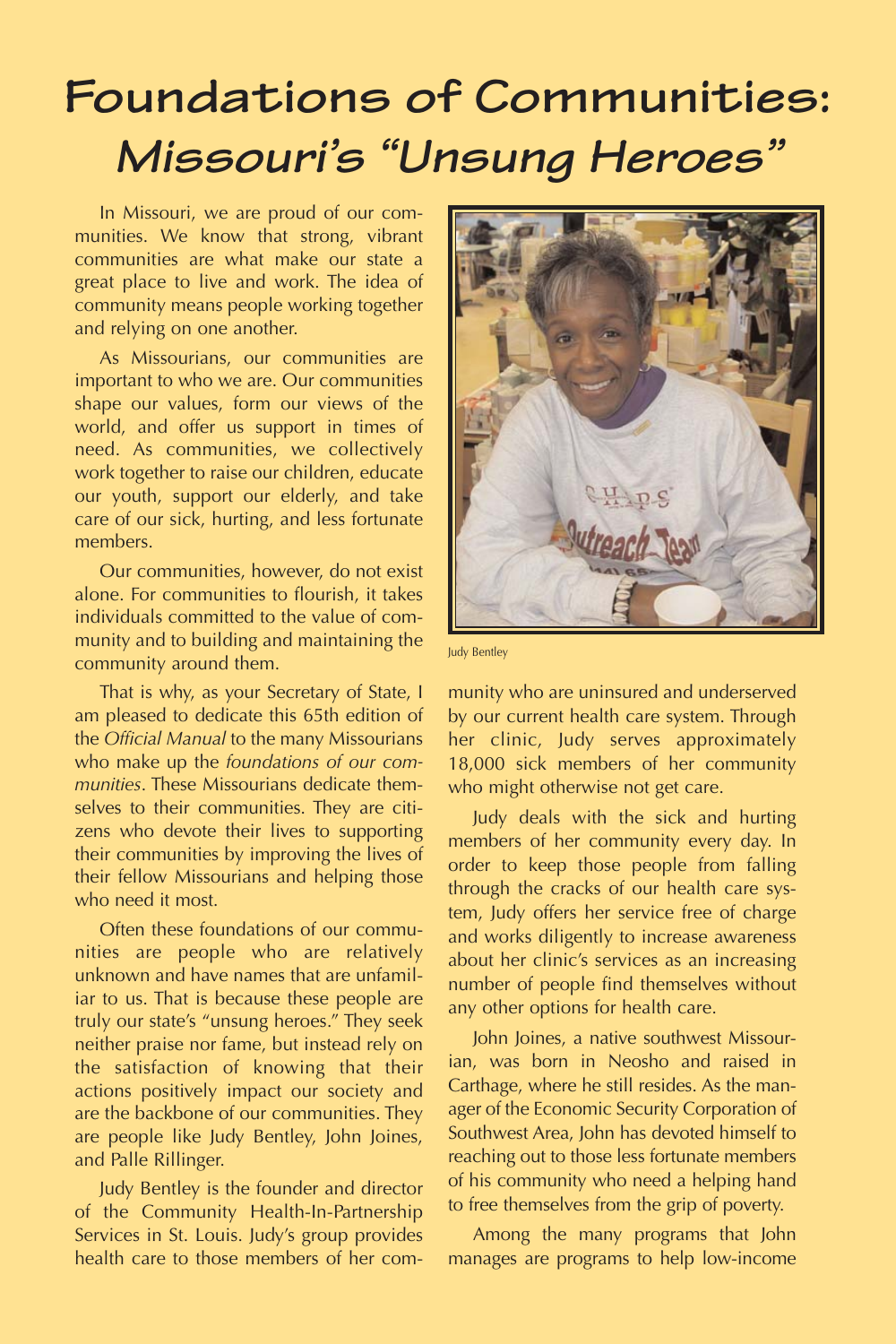families by offering them access to clinical services and by providing children with a comprehensive school readiness program. John and his organization run a clinic where people can go to gain access to doctors, medical histories, physical assessments, health education and counseling, and pregnancy screening. They also administer a well-known program called Head Start, which provides comprehensive education, health, nutrition, and parent involvement services to low-income children and their families.

Finally, Palle Rillinger has been the director of the Metropolitan Organization to Counter Sexual Assault for the last 21 years. MOCSA provides services to adult and adolescent victims of rape and sexual assault, sexually abused children, and adults who were sexually abused as children.

On a daily basis, Palle interacts with members of her community who are facing the aftermaths of a terrible and unfortunate experience. While these peoples' wounds may never completely heal, they can find solace among community members who







Palle Rillinger

are willing to stand with them during their crisis. Palle's group serves these members of the community by supporting them as they come to grips with their experience, deal with the long-term effects of sexual violence, and navigate the criminal justice system. Palle and MOCSA have made a difference in the lives of thousands of her fellow community members living in the greater Kansas City area.

Judy, John, and Palle are each devoted to improving the lives of the members of their communities. On behalf of all Missourians, I am honored to express our heartfelt gratitude and sincere admiration to Judy, John, Palle, and the many others like them who dedicate themselves to strengthening our communities in order to make our state a better place for all Missourians. You are the foundations of our communities and the "unsung heroes" of our state.

Very truly yours,

Secretary of State

For more Information, please contact: St. Louis Community Health-In-Partnership Services: (314) 652-9231 Economic Security Corporation of Southwest Area: (417) 781-0352 Kansas City Metropolitan Organization to Counter Sexual Assault: (816) 531-0233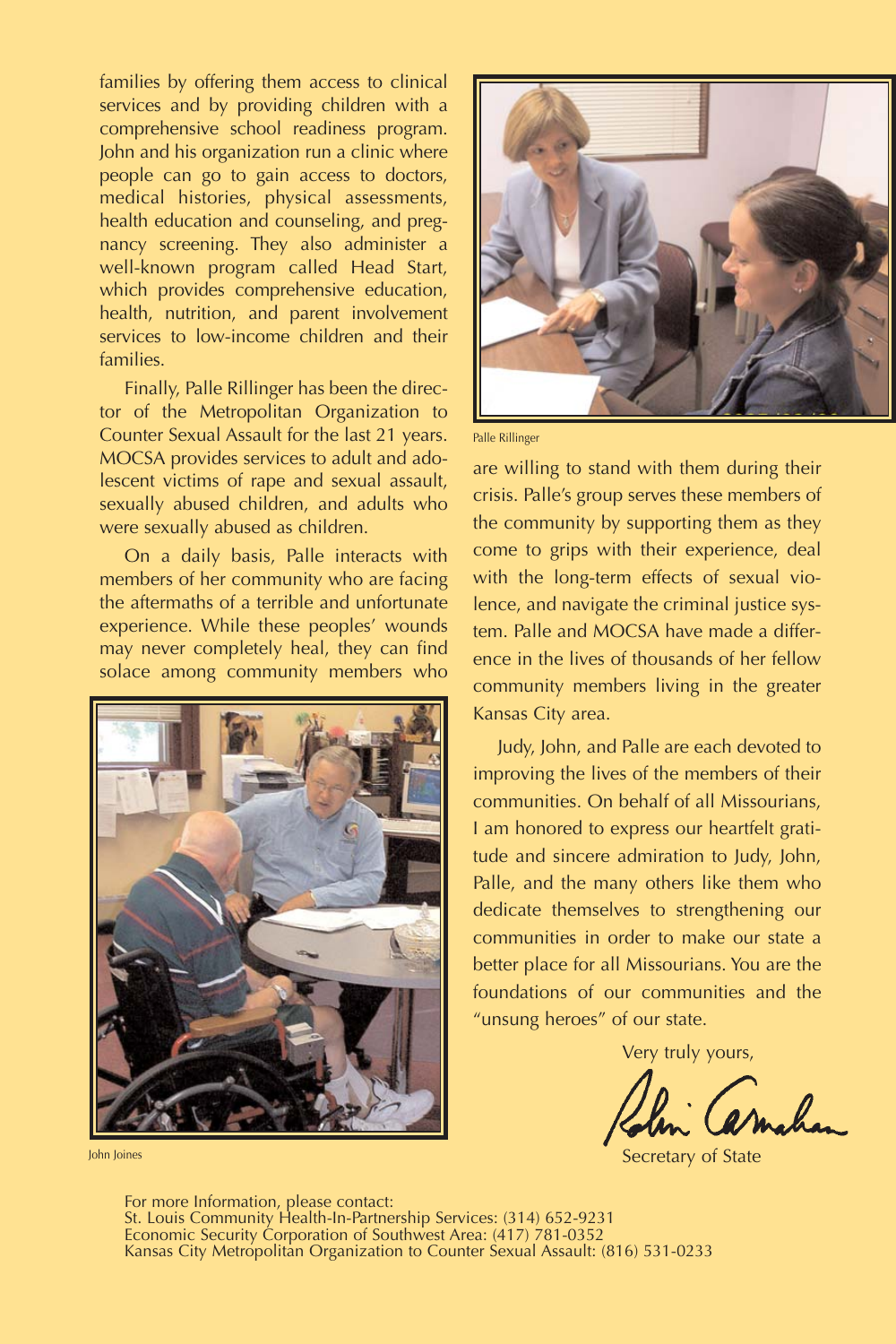## **Acknowledgements:**

I wish to extend my sincere thanks to the many people throughout state government for their assistance in compiling the information in this volume, Missouri's 65th edition of the state's *Official Manual*. These dedicated public servants made our enormous task possible.

And speaking of dedicated public servants, I am indebted beyond words to Mark R. Reading, our Executive Deputy Secretary of State, for his guidance and leadership through the years on many fronts, including this endeavor.

To the devoted and knowledgeable Publications Staff, I extend my heartfelt appreciation. Thank you also to other members of the Secretary of State team who read, edited, and offered helpful suggestions. We have a better product because of all of you.

I love books, and it was great fun putting this one together. I've been told Missouri's state manual is one of the best in the country. After helping create the 2005–2006 *Official Manual*, I can see why. I am honored to be a part of the process.

On behalf of Missouri Secretary of State Robin Carnahan, and myself, I offer to you our deepest gratitude.

Warmest regards,

Krista S. Myer Director of Publications



Pictured left to right: Alec Jennings (summer intern), Bernie Otke, Jade Long, Michael Douglas-Llyr, Charlotte Meek, Julie Stegeman, Krista Myer

**Authority for publication:** Compilation and distribution of the Missouri Manual is under the direction of the secretary of state authorized in the following manner: *Revised Statutes of Missouri,* 2000, Section 11.020.

**11.020. State Manual—number of copies—contents—distribution.—**The secretary of state shall biennially, as soon as practicable after the organization of each general assembly, prepare and publish forty thousand copies of the Missouri manual, to contain historical, official, political, statistical and other information in regard to the national and state governments, such as is found in the manuals of 1907 and 1908. The manuals shall be distributed by the secretary of state, to the members of the general assembly, the state, judicial and county officers, each high school and each elementary school within the state and to the newspapers of the state and the surplus volumes shall be distributed throughout the state upon proper applications made therefor. Each member of the senate shall receive two hundred volumes and each member of the house of representatives shall receive one hundred volumes of the manual.



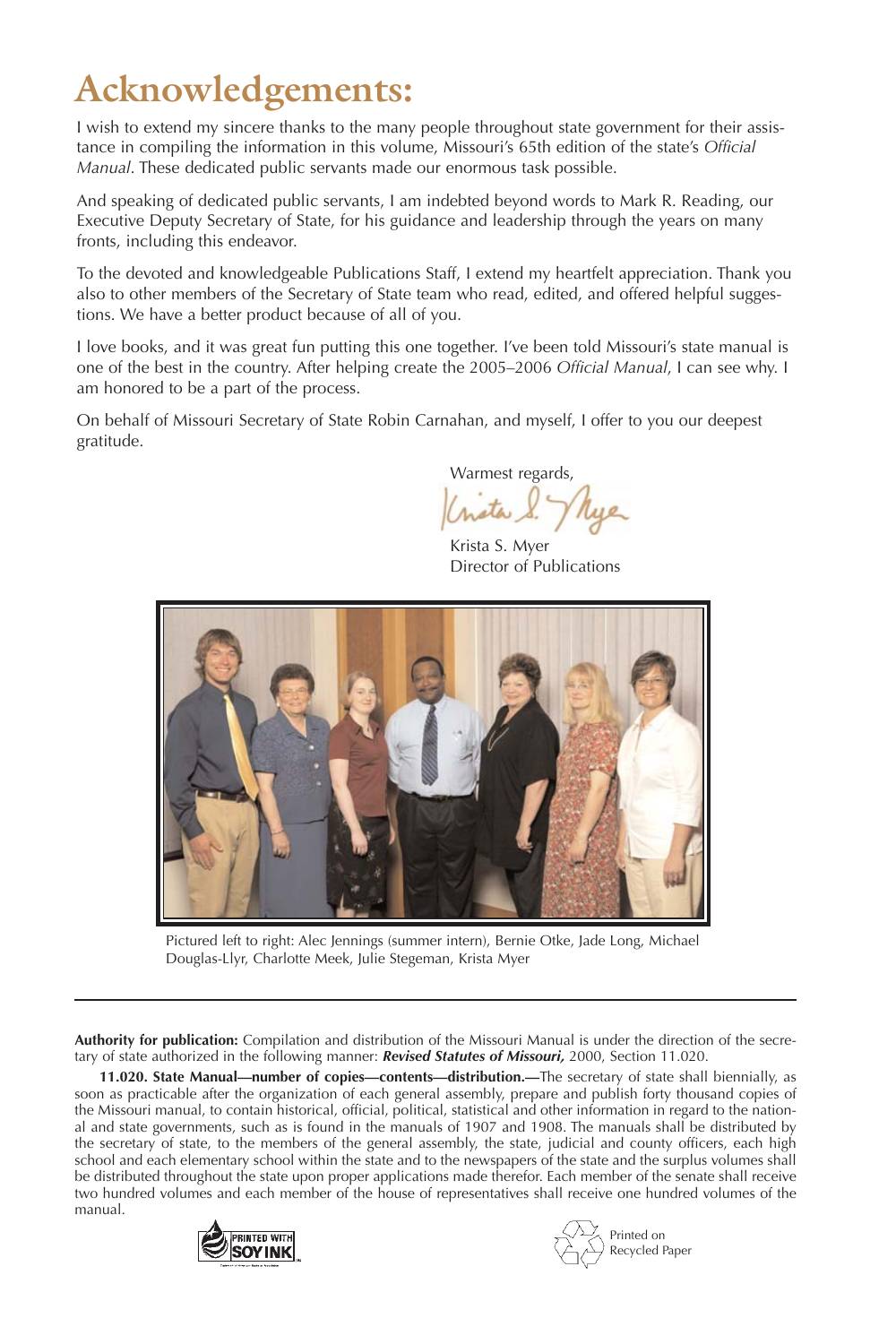### $\equiv$ **Table of Contents**

| Chapter 1-Missouri Almanac  11          |                     |
|-----------------------------------------|---------------------|
| Acknowledgments                         | 6<br>$\overline{7}$ |
|                                         | $\overline{4}$      |
| Letter from Secretary of State Carnahan | -3                  |

| Feature Essays: "History in Hand: Four |  |
|----------------------------------------|--|
| Pivotal Missouri Elections"  12        |  |
| Official Manual Photo Contest 32       |  |
|                                        |  |

| -55 |
|-----|
|     |

| 56  |
|-----|
| 61  |
| 64  |
| 68  |
| 70  |
| 83  |
| 84  |
| 88  |
| 90  |
| 94  |
| 96  |
| 102 |
|     |

### **Chapter 3-Federal Government** .... 103

|                                              | 104 |
|----------------------------------------------|-----|
| U.S. President                               | 106 |
|                                              | 108 |
| Historical Listing of Presidents and         |     |
| Vice Presidents                              | 110 |
|                                              | 112 |
| Historical Listing of United States Senators | 114 |
| U.S. Representatives                         | 116 |
| Congressional Districts  119                 |     |
| Historical Listing of United States          |     |
| Representatives  120                         |     |
|                                              |     |

### **Chapter 4—Legislative Branch** . . . . . . . 127

| Missouri General Assembly  128                        |     |
|-------------------------------------------------------|-----|
| Missouri Senate  131                                  |     |
| Missouri's Senate Districts                           | 145 |
| Senatorial Districts by Municipality                  | 146 |
| Missouri House of Representatives 153                 |     |
| Missouri's House Districts  213                       |     |
| House of Representative Districts by Municipality 215 |     |
| Officers of Missouri Senate and House,                |     |
|                                                       |     |
| Joint Legislative Committees  225                     |     |
|                                                       |     |

### **Chapter 5—Judicial Branch** . . . . . . . . . . 231

| Missouri's Judicial System |  |  |  |  |  |  |  |  |  | 232  |
|----------------------------|--|--|--|--|--|--|--|--|--|------|
| Supreme Court of Missouri  |  |  |  |  |  |  |  |  |  | -233 |

| Clerk of the Supreme Court                                        | 233 |
|-------------------------------------------------------------------|-----|
| Office of State Courts Administrator                              | 242 |
| Judges of the Supreme Court of Missouri,                          |     |
| $1821 - 2005$                                                     | 246 |
| Missouri Court of Appeals                                         | 248 |
| Eastern District                                                  | 251 |
|                                                                   | 256 |
| Western District                                                  | 259 |
| Missouri Circuit Courts                                           | 265 |
|                                                                   | 266 |
| Circuit Courts by County                                          | 312 |
| Associate Circuit Judges                                          | 313 |
| Alphabetical listing of Missouri Judges                           | 329 |
| Judicial Organizations                                            | 332 |
| Commission on Retirement, Removal and                             |     |
|                                                                   | 332 |
| Chief Disciplinary Counsel, the Advisory                          |     |
| Committee and Legal Ethics Counsel                                | 332 |
| State Board of Law Examiners                                      | 333 |
|                                                                   | 334 |
| Judicial Conference of Missouri                                   | 335 |
| Nonpartisan Judicial Nominating                                   |     |
| Commissions                                                       | 335 |
| State Public Defender Commission                                  | 336 |
|                                                                   |     |
| <b>Chapter 6—Executive Departments</b>                            | 339 |
| Executive Departments                                             | 340 |
| Office of Administration                                          | 342 |
| Division of Accounting                                            | 342 |
| Division of Budget and Planning                                   |     |
|                                                                   | 342 |
| Division of Facilities Management,                                |     |
| Design and Construction                                           | 342 |
| Division of General Services                                      | 343 |
| Division of Information Technology Services                       | 344 |
| Division of Personnel                                             | 344 |
| Division of Purchasing and Materials                              |     |
| Management                                                        | 344 |
| Administrative Hearing Commission                                 | 345 |
| Board of Fund Commissioners                                       | 345 |
| Board of Public Buildings                                         | 345 |
| Board of Unemployment Fund Financing                              | 346 |
|                                                                   | 346 |
| Children's Trust Fund<br>Citizens' Commission on Compensation for |     |
|                                                                   | 346 |
| Governor's Council on Disability                                  | 346 |
| Governor's Council on Physical Fitness                            |     |
|                                                                   | 347 |
| Missouri Assistive Technology Advisory                            |     |
| Council                                                           | 348 |
| Missouri Minority Business Advocacy                               |     |
|                                                                   | 348 |
| Missouri Health and Educational Facilities                        |     |
|                                                                   | 349 |
| Jackson County Sports Complex Authority                           | 349 |
| Martin Luther King Jr. State Celebration                          |     |
|                                                                   |     |
|                                                                   | 350 |
| Missouri Commission on Intergovernmental                          |     |
|                                                                   | 350 |
| Missouri Ethics Commission                                        | 351 |
| Missouri Public Entity Risk Management                            |     |
| Fund                                                              | 351 |
| Missouri State Government Review                                  |     |
|                                                                   | 352 |
| Missouri State Employees' Deferred                                |     |
| Compensation Commission                                           | 352 |
| Missouri State Employees' Voluntary Life                          |     |
|                                                                   |     |
| Insurance Commission<br>Missouri State Penitentiary Redevelopment | 352 |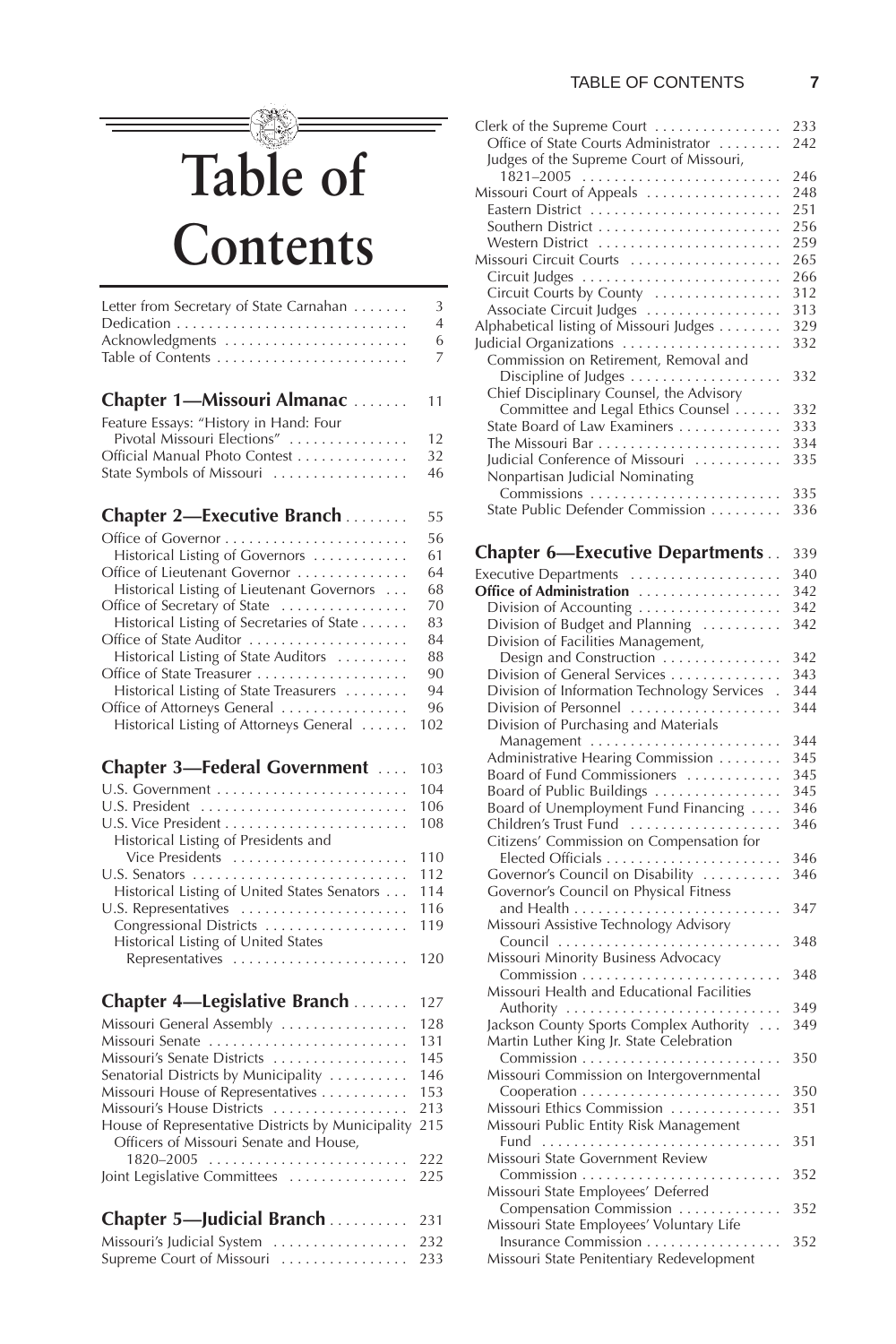|                                              | 353 |
|----------------------------------------------|-----|
| Office of Child Advocate                     | 353 |
| Personnel Advisory Board                     | 353 |
| Second State Capitol Commission              | 354 |
|                                              | 355 |
| Department of Agriculture                    |     |
| Office of the Director                       | 355 |
| Missouri Agricultural Statistic Service      | 355 |
|                                              | 356 |
| State Milk Board                             | 357 |
| Agriculture Business Development Division    | 357 |
| AgriMissouri                                 | 358 |
| Missouri Agricultural and Small Business     |     |
| Development Authority                        | 358 |
| Agricultural Development Fund                | 359 |
|                                              |     |
| Grape and Wine Program                       | 360 |
| Animal Health Division                       | 360 |
| Grain Inspection and Warehousing             |     |
|                                              | 361 |
| Plant Industries Division                    | 361 |
| Weights and Measures Division                | 362 |
| Department of Conservation                   | 364 |
| Conservation Commission                      | 364 |
| Administrative Services Division             | 364 |
| Fisheries Division                           | 366 |
|                                              | 367 |
| Human Resources Division                     | 368 |
|                                              |     |
| Outreach and Education Division              | 368 |
| Private Land Services Division               | 369 |
| Protection Division                          | 370 |
| Resource Science Division                    | 371 |
|                                              | 373 |
| General Counsel                              | 373 |
|                                              | 373 |
| Department of Corrections                    | 374 |
| Offender Management                          | 375 |
| Office of the Director                       | 375 |
| Restorative Justice                          | 375 |
|                                              |     |
| Information Systems                          | 376 |
| Inspector General                            | 376 |
| Legislative and Constituent Services,        |     |
| Public Information and Victim Services       | 376 |
| Division of Human Services                   | 377 |
| Division of Offender Rehabilitative Services | 379 |
| Division of Adult Institutions               | 384 |
| Division of Probation and Parole             | 388 |
| Community Corrections                        | 391 |
| Department of Economic Development           | 393 |
| Administrative Services                      | 393 |
| Missouri Economic Research and Information   |     |
|                                              | 394 |
|                                              |     |
| Economic Development Groups                  | 395 |
| Business Development and Trade Division      | 395 |
| Missouri Film Commission                     | 395 |
| Missouri Technology Corporation              | 396 |
| Community Development Division               | 398 |
| Missouri Community Service Commission        | 399 |
| Missouri Housing Development                 |     |
|                                              | 402 |
| Missouri State Council on the Arts           | 402 |
| Division of Workforce Development            | 404 |
| Missouri Women's Council                     | 404 |
| Missouri Development Finance Board           | 406 |
| Missouri Division of Tourism                 | 408 |
| Division of Credit Unions                    |     |
|                                              | 410 |
|                                              | 412 |
| Office of the Public Counsel                 | 414 |
| Missouri Public Service Commission           | 415 |
| Division of Professional Registration        | 417 |
| Missouri State Board of Accountancy          | 418 |

| Acupuncturist Advisory Committee                                                   | 419        |
|------------------------------------------------------------------------------------|------------|
| Missouri Board for Architects, Professional                                        |            |
| Engineers, Professional Land Surveyors                                             |            |
| and Landscape Architects                                                           | 419        |
| Office of Athlete Agents                                                           | 421        |
|                                                                                    | 421        |
| State Board of Barber Examiners                                                    | 422        |
| State Board of Chiropractic Examiners                                              | 423        |
| State Board of Cosmetology                                                         | 424        |
| Committee for Professional Counselors                                              | 425        |
| Missouri Dental Board                                                              | 425        |
| Advisory Commission for Dental Hygienists                                          | 427        |
| State Committee of Dietitians                                                      | 427        |
| State Board of Embalmers and Funeral                                               |            |
| <b>Endowed Care Cemetery Advisory</b>                                              | 428        |
|                                                                                    |            |
|                                                                                    | 429<br>430 |
| Missouri Board of Geologist Registration                                           |            |
| State Board of Registration for the Healing                                        | 431        |
| Advisory Commission for Physical                                                   |            |
|                                                                                    | 432        |
| Athletic Trainers Advisory Committee                                               | 432        |
| Advisory Commission for Speech Language                                            |            |
| Pathologists and Clinical Audiologists                                             | 433        |
| Advisory Commission for Physician                                                  |            |
|                                                                                    | 433        |
| Advisory Commission for Clinical                                                   |            |
|                                                                                    | 433        |
| Advisory Commission for Anesthesiologists                                          |            |
|                                                                                    | 433        |
| Board of Examiners for Hearing Instrument                                          |            |
| Specialists                                                                        | 433        |
| Interior Design Council                                                            | 434        |
| State Committee of Interpreters                                                    | 435        |
| State Committee of Marital and Family                                              |            |
| Therapists $\ldots \ldots \ldots \ldots \ldots \ldots \ldots \ldots \ldots \ldots$ | 436        |
| Board of Therapeutic Massage                                                       | 437        |
| Missouri Board of Nursing                                                          | 437        |
| Missouri Board of Occupational Therapy                                             | 438        |
| State Board of Optometry                                                           | 439        |
| State Board of Pharmacy                                                            | 440        |
| State Board of Podiatric Medicine                                                  | 441        |
| State Committee of Psychologists                                                   | 442        |
| Missouri Real Estate Commission                                                    | 443        |
| Missouri Real Estate Appraisers                                                    |            |
|                                                                                    | 444        |
| Missouri Board for Respiratory Care                                                | 445        |
| State Committee for Social Workers                                                 | 446        |
| Office of Tattooing, Body Piercing and                                             |            |
| Branding                                                                           | 446        |
| Missouri Veterinary Medical Board                                                  | 447        |
| Department of Elementary and Secondary                                             |            |
|                                                                                    | 449        |
| State Board of Education                                                           | 449        |
| Office of the Commissioner of Education                                            | 450        |
| Deputy Commissioner<br>Division of Administrative and Financial                    | 451        |
| Services                                                                           | 451        |
| Division of School Improvement                                                     | 451        |
| Division of Special Education                                                      | 451        |
| Missouri School for the Blind                                                      | 452        |
| Missouri School for the Deaf                                                       | 452        |
| State Schools for the Severely                                                     |            |
| Handicapped<br>.                                                                   | 453        |
| Division of Teacher Quality and Urban                                              |            |
|                                                                                    | 453        |
| Division of Career Education                                                       | 453        |
| Division of Vocational Rehabilitation                                              | 453        |
|                                                                                    |            |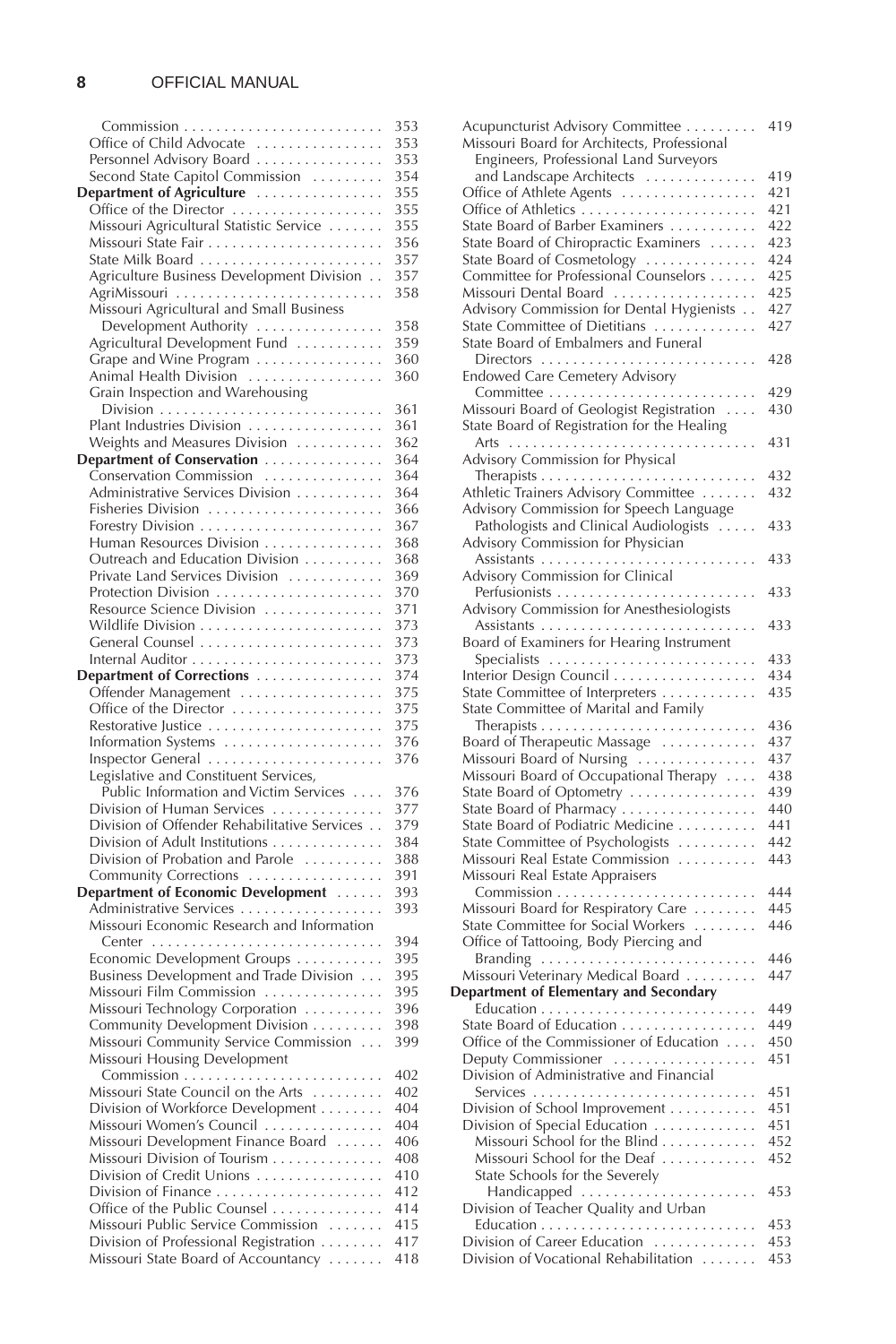#### TABLE OF CONTENTS **9**

| Education Commission of the States<br>Missouri Commission for the Deaf     | 454        | S1             |
|----------------------------------------------------------------------------|------------|----------------|
| and Hard of Hearing                                                        | 454        | R              |
| Department of Health and Senior Services                                   | 455        | Dej            |
| State Board of Health                                                      | 455        | C              |
| State Board of Senior Services                                             | 455        | Ν              |
| Office of the Director                                                     | 455        |                |
| Center for Emergency Response & Terrorism                                  | 456        | Eı             |
| State Public Health Laboratory                                             | 457        | Sı             |
| Division of Administration                                                 | 458        |                |
| Division of Community and Public Health                                    | 458        | Ν              |
| Missouri Board of Nursing Home                                             |            | Sı             |
|                                                                            | 468        | U              |
| Division of Senior and Disability Services                                 | 470        |                |
| Certificate of Need Program                                                | 472        | Eı             |
| Missouri SenioRX Program                                                   | 472        |                |
| Department of Higher Education                                             | 473<br>473 | Α<br>V         |
| Coordinating Board for Higher Education<br>Missouri State Anatomical Board | 474        |                |
|                                                                            | 475        | C              |
| University of Missouri-Columbia                                            | 476        |                |
| University of Missouri–Kansas City                                         | 482        | D              |
| University of Missouri-Rolla                                               | 487        | D              |
| University of Missouri–St. Louis                                           | 489        | De             |
| State Historical Society of Missouri                                       | 493        | C              |
|                                                                            | 495        | Ν              |
| Linn State Technical College                                               | 496        | Ν              |
| Truman State University                                                    | 498        | Ν              |
| Central Missouri State University                                          | 500        |                |
| Northwest Missouri State University                                        | 502        | Ν              |
| Southeast Missouri State University                                        | 503        | Ν              |
| Missouri State University                                                  | 505        | C              |
| MSU-West Plains                                                            | 510        | S <sub>1</sub> |
| MSU-Mountain Grove Campus                                                  | 510        | Ν              |
| Harris-Stowe State University                                              | 511        | Ν              |
| Missouri Southern State University                                         | 512        | Ν              |
| Missouri Western State University                                          | 513        | D              |
| Department of Insurance                                                    | 518        | D              |
| Department of Labor and Industrial Relations                               | 521        | De             |
| Labor and Industrial Relations Commission                                  | 521        | C              |
| Office of the Director                                                     | 521        | Fi             |
| Division of Employment Security                                            | 522        | L              |
| Division of Labor Standards                                                | 523        | D              |
| Division of Workers' Compensation                                          | 525        | Sı             |
| Missouri Commission on Human Rights                                        | 528        | Sı             |
| Department of Mental Health                                                | 530<br>530 | De             |
| Mental Health Commission                                                   | 530        | С<br>C         |
| Office of the Director<br>Division of Alcohol and Drug Abuse               | 532        | F              |
| Division of Comprehensive Psychiatric                                      |            | D              |
|                                                                            | 533        | D              |
|                                                                            | 534        | Dej            |
| Mid-Missouri Mental Health Center                                          | 535        | Si             |
| Southwest Missouri Psychiatric                                             |            |                |
| Rehabilitation Center                                                      | 535        | D              |
| Hawthorn Children's Psychiatric Hospital                                   | 536        | C              |
| Metropolitan St. Louis Psychiatric Center                                  | 536        | С              |
| St. Louis Psychiatric Rehabilitation Center                                | 537        | D              |
| Cottonwood Residential Treatment Center                                    | 537        | Ν              |
| Missouri Sexual Offender Treatment Center.                                 | 538        | В              |
| Southeast Missouri Mental Health Center.                                   | 538        | D              |

Northwest Missouri Psychiatric

Division of Mental Retardation and

State and Regional Planning and Advisory Councils . . . . . . . . . . . . . . . . . . . . . . . . . . . 540 Habilitation Centers . . . . . . . . . . . . . . . . . . . . 540

Rehabilitation Center . . . . . . . . . . . . . . . 539 Western Missouri Mental Health Center . . . 539

Developmental Disabilities . . . . . . . . . . . . . 539

| St. Louis Developmental Disabilities Treatment |            |
|------------------------------------------------|------------|
|                                                | 541        |
|                                                | 541        |
| Department of Natural Resources                | 543        |
| Office of the Director                         | 543        |
| Missouri Lewis and Clark Bicentennial          |            |
|                                                | 543        |
| Environmental and Community Assistance         | 544        |
| Small Business Compliance Advisory             |            |
|                                                | 545        |
| Missouri Energy Policy Council                 | 545        |
| State Historic Preservation                    | 546        |
| Unmarked Human Burial Consultation             |            |
|                                                | 546        |
| Environmental Improvement and Energy           |            |
| Resources Authority                            | 547        |
| Air and Land Protection Division               | 548        |
| Water Protection and Soil Conservation         |            |
|                                                | 553        |
| Geological Survey and Resource Assessment      |            |
|                                                | 557        |
| Division of Administrative Support             | 560        |
| Division of State Parks                        | 560        |
| Department of Public Safety                    | 564        |
| Office of the Director                         | 564        |
| Missouri Capitol Police                        | 566        |
| Missouri Division of Fire Safety               | 567        |
| Missouri Division of Alcohol and               |            |
|                                                | 570        |
| Missouri State Highway Patrol                  | 572        |
| Missouri State Water Patrol                    | 577        |
| Office of the Adjutant General                 | 580        |
| State Emergency Management Agency              | 582        |
| Missouri Veterans Commission                   | 585        |
| Missouri Veterans Homes                        | 587        |
| Missouri Gaming Commission                     | 589        |
| Division of Gaming                             | 590        |
| Division of Bingo                              | 591        |
| Department of Revenue                          | 592        |
| Customer Services Division                     | 592        |
| Fiscal Services Division                       | 592        |
| Legal Services Division                        | 592        |
| Director's Office                              | 593        |
| State Lottery Commission                       | 593        |
| State Tax Commission                           | 594        |
| Department of Social Services                  | 596        |
| Office of the Director                         | 596        |
| Children's Division                            | 598        |
| Family Support Division                        | 600        |
| Division of Medical Services                   | 603        |
| Division of Youth Services                     | 603        |
| Department of Transportation                   | 606        |
| State Highways and Transportation              |            |
|                                                | 607        |
| Director's Office                              | 607        |
| Commission Secretary's Office                  | 607        |
| Chief Engineer                                 | 608        |
| District Offices                               | 608        |
| Multimodal Operations                          | 610        |
| Bridge Division                                | 612        |
| Design                                         | 612        |
|                                                | 613        |
| Construction and Materials                     | 613        |
| Transportation Planning                        | 613        |
|                                                | 614<br>614 |
|                                                | 614        |
| Motor Carrier Services                         | 615        |
|                                                | 615        |
|                                                |            |